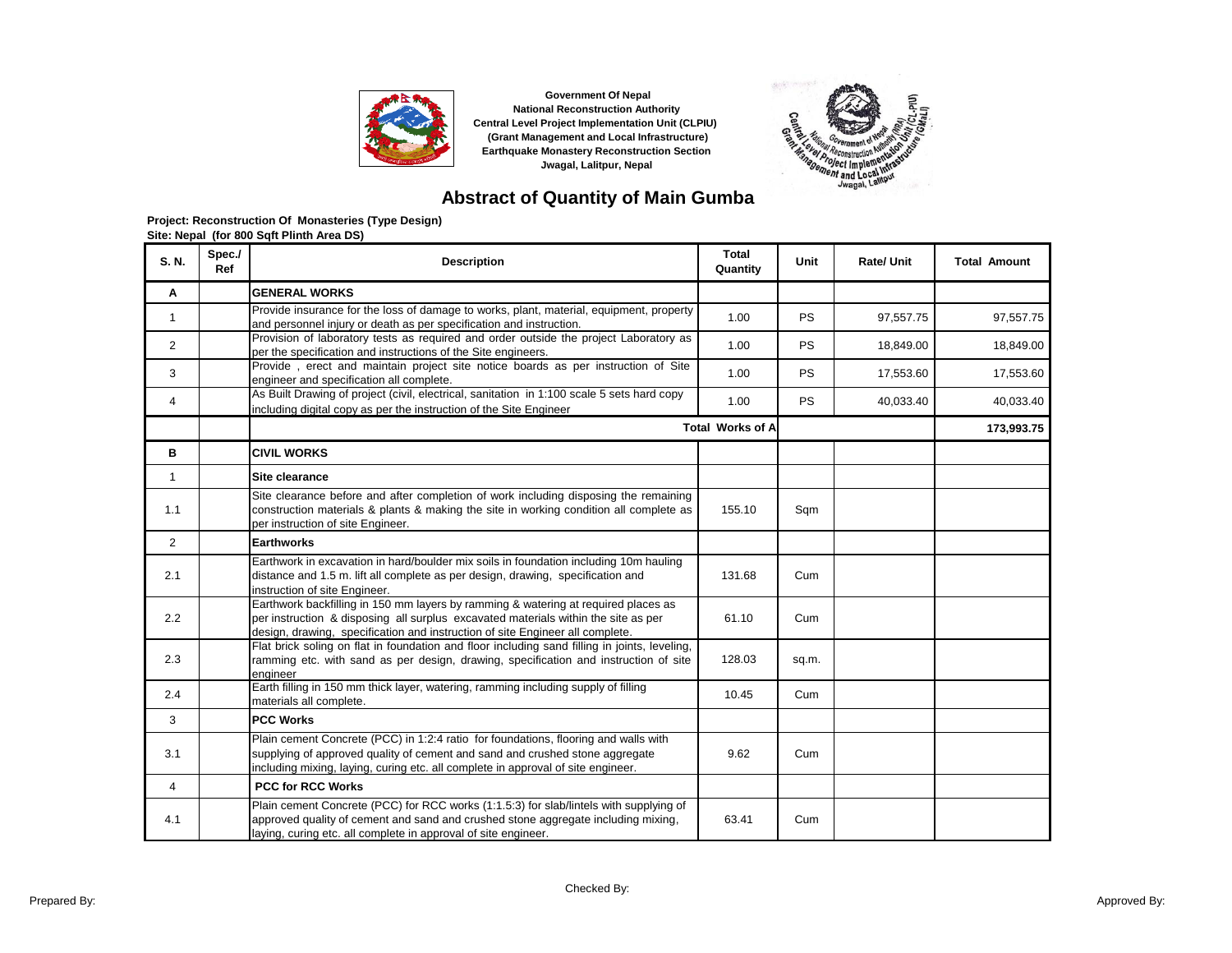



## **Abstract of Quantity of Main Gumba**

| S. N.          | Spec./<br>Ref | <b>Description</b>                                                                                                                                                                                                                                                                                                                                                                                                        | Total<br>Quantity | Unit | Rate/ Unit | <b>Total Amount</b> |
|----------------|---------------|---------------------------------------------------------------------------------------------------------------------------------------------------------------------------------------------------------------------------------------------------------------------------------------------------------------------------------------------------------------------------------------------------------------------------|-------------------|------|------------|---------------------|
| 5              |               | <b>Reinforcement Works</b>                                                                                                                                                                                                                                                                                                                                                                                                |                   |      |            |                     |
| 5.1            |               | Supplying of Tor steel reinforcement bar of fe 415/500 grade including straightening,<br>cleaning, cutting, binding & fixing in position with annealed tying binding wire as per<br>drawing, design & instruction all complete.                                                                                                                                                                                           | 9608.08           | Kg   |            |                     |
| 6              |               | <b>Form Works</b>                                                                                                                                                                                                                                                                                                                                                                                                         |                   |      |            |                     |
| 6.1            |               | Formwork, shuttering, centering with approved materials for Foundation works<br>necessary propping, scaffolding, staging, supporting inclusive of wedging and cutting<br>holes for utilization till the support if fully unyielding nett.                                                                                                                                                                                 | 24.20             | Sqm  |            |                     |
| 6.2            |               | Formwork, shuttering, centering with approved materials for column and beam<br>necessary propping, scaffolding, staging, supporting inclusive of wedging and cutting<br>holes for utilization till the support if fully unyielding nett.                                                                                                                                                                                  | 523.69            | Sqm  |            |                     |
| $\overline{7}$ |               | <b>Stone Masonry Works</b>                                                                                                                                                                                                                                                                                                                                                                                                |                   |      |            |                     |
| 7.1            |               | Providing and laying Rubble masonry in 1:6 C/S mortar in perfect line level finish<br>including, racking the joints and curing the work for at least 7 days all complete.                                                                                                                                                                                                                                                 | 17.94             | Cum  |            |                     |
| 8              |               | <b>Brick Works</b>                                                                                                                                                                                                                                                                                                                                                                                                        |                   |      |            |                     |
| 8.1            |               | Brickwork in cement sand mortar (1:4) in Superstructure (Ground Floor) with supplying<br>of approved quality first class chimney burnt bricks, in perfect line and level including<br>soaking bricks in water, provision for recesses, openings, toothings, packing the joints<br>and curing the work in all types and thickness of wall as per specification, drawing and<br>instruction of Site Engineer, all complete. | 22.82             | Cum  |            |                     |
| 8.2            |               | Brickwork in cement sand mortar (1:4) above Ground Floor level with supplying of<br>approved quality first class chimney burnt bricks, in perfect line and level including<br>soaking bricks in water, provision for recesses, openings, toothings, packing the joints<br>and curing the work in all types and thickness of wall as per specification, drawing and<br>instruction of Site Engineer, all complete.         | 28.79             | Cum  |            |                     |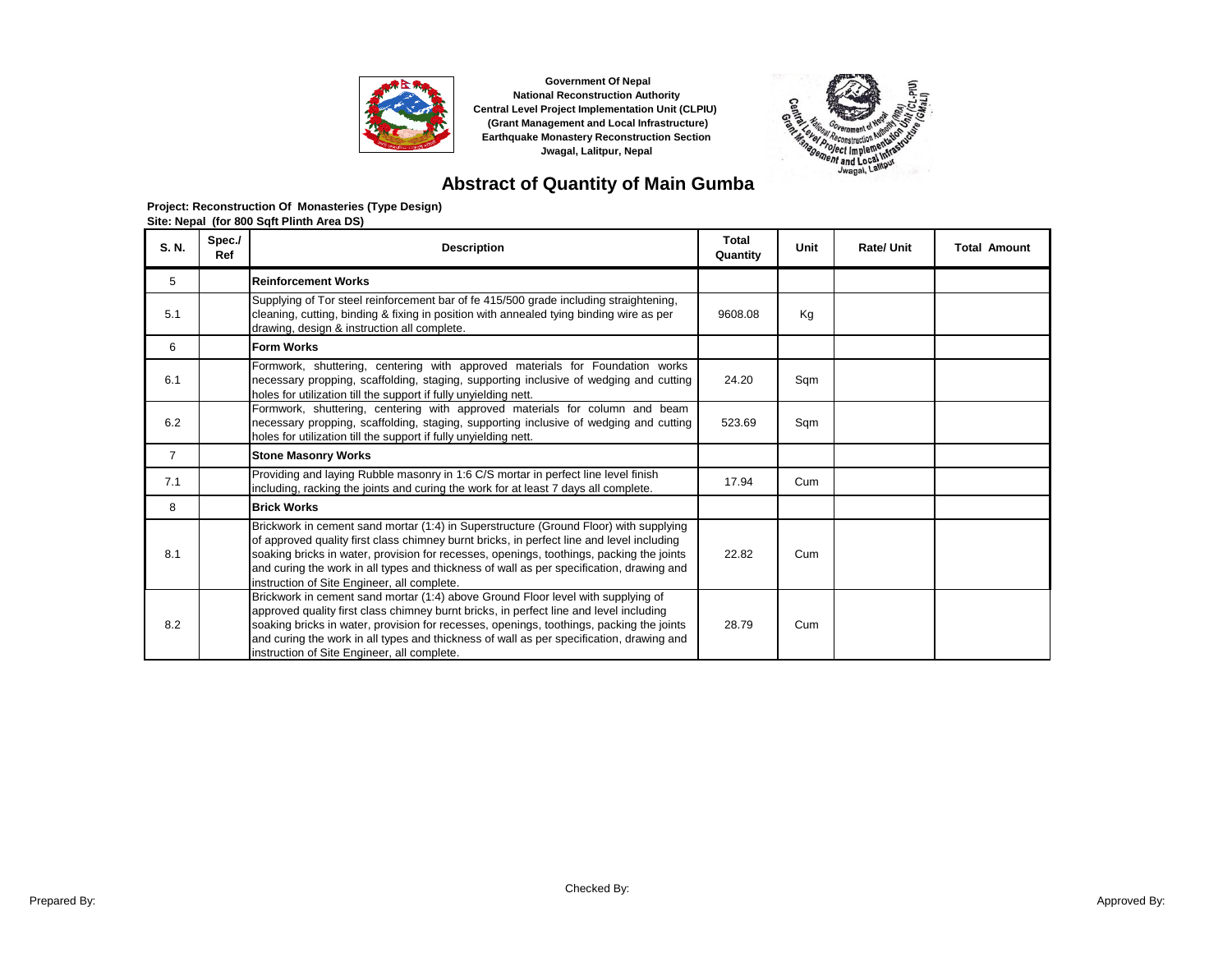



# **Abstract of Quantity of Main Gumba**

| S. N. | Spec./<br>Ref | <b>Description</b>                                                                                                                                                                                                                                                                                                                                                                                                                                                      | Total<br>Quantity | <b>Unit</b> | <b>Rate/ Unit</b> | <b>Total Amount</b> |
|-------|---------------|-------------------------------------------------------------------------------------------------------------------------------------------------------------------------------------------------------------------------------------------------------------------------------------------------------------------------------------------------------------------------------------------------------------------------------------------------------------------------|-------------------|-------------|-------------------|---------------------|
| 9     |               | <b>Plaster Works</b>                                                                                                                                                                                                                                                                                                                                                                                                                                                    |                   |             |                   |                     |
| 9.1   |               | 12.5mm thick cement sand plaster in (1:4) ratio on wall with good finish including<br>supplying of approved quality of cement & sand, racking the joint, Chipping the<br>concrete surface, wetting of surfaces & curing the work all complete including<br>necessary single or multiple stage scaffolding at all heights. as per the design,<br>drawing, specification and instruction of site engineer.                                                                | 623.82            | Sq. m       |                   |                     |
| 9.2   |               | 12.5mm thick cement sand plaster in (1:3) ratio on ceiling with good finish including<br>supplying of approved quality of cement & sand, chipping the concrete surface, wetting<br>the surfaces & curing the work all complete including necessary single or multiple<br>stage scaffolding at all heights. as per the design, drawing, specification and<br>instruction of site engineer.                                                                               | 107.86            | Sq. m       |                   |                     |
| 10    |               | <b>Flooring Works</b>                                                                                                                                                                                                                                                                                                                                                                                                                                                   |                   |             |                   |                     |
| 10.1  |               | Flat brick soling on flat in foundation and floor including sand filling in joints, leveling,<br>ramming etc. with sand as per design, drawing, specification and instruction of site<br>engineer                                                                                                                                                                                                                                                                       | 69.46             | sq.m.       |                   |                     |
| 10.2  |               | 75mm thick P.C.C. (1:2:4) for flooring with supplying of approved quality of cement &<br>sand and crushed stone aggregate including mixing, laying and compacting and curing                                                                                                                                                                                                                                                                                            | 79.72             | Sqm         |                   |                     |
| 10.3  |               | etc. all complete as per design, drawing, specification and instruction of site Engineer<br>Supplying and laying of one layer of 500 gauge Polythene sheet on prepared surface                                                                                                                                                                                                                                                                                          | 64.51             | Sqm         |                   |                     |
| 10.4  |               | 50mm thick (1:2:4) P.C.C. for flooring with approved quality of O.P. cement & sand and<br>crushed stone aggregate including mixing, laying, punning, rubbing in hard surface<br>curing etc all complete.                                                                                                                                                                                                                                                                | 171.03            | Sqm         |                   |                     |
|       |               | <b>Floor Finishing Works</b>                                                                                                                                                                                                                                                                                                                                                                                                                                            |                   |             |                   |                     |
| 10.5  |               | Providing and Laying 3 mm thick cement sand punning on floor, skriting, dado etc.,<br>including mixing laying and rubbing with steel trowel to a hard, smooth and shining<br>surface and curing all complete as per specification, drawing and instruction of Site<br>Engineer.                                                                                                                                                                                         | 256.94            | sq.m.       |                   |                     |
| 10.6  |               | Providing and laying 8 mm thick glazed/nonglazed ceramic tiles (Spartek, Kajaria, or<br>approved equivalent) of approved shade, size and pattern on Skirting, perapet wall top<br>and floor in perfect line and level on 12.5 mm thick base cement sand mortar (1:4) and<br>jointed with cement slurry mixed with pigment to match the shade of the tile including<br>adhesive chemical all complete as per specification, drawing and instruction of Site<br>Engineer. | 69.79             | Sq.m        |                   |                     |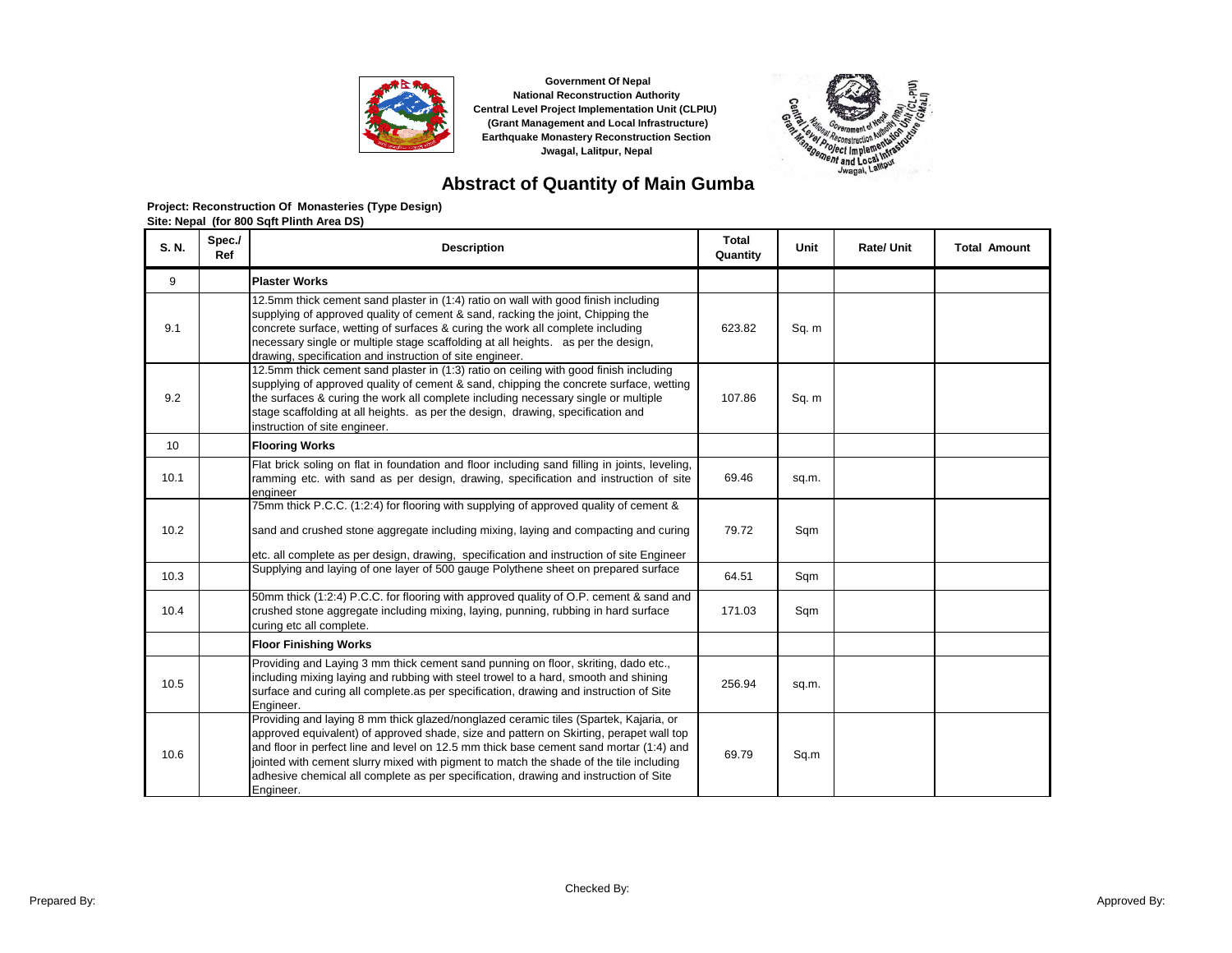



# **Abstract of Quantity of Main Gumba**

| S. N. | Spec./<br>Ref | <b>Description</b>                                                                                                                                                                                                                                                                                                                                                                                                    | Total<br>Quantity | Unit  | <b>Rate/Unit</b> | <b>Total Amount</b> |
|-------|---------------|-----------------------------------------------------------------------------------------------------------------------------------------------------------------------------------------------------------------------------------------------------------------------------------------------------------------------------------------------------------------------------------------------------------------------|-------------------|-------|------------------|---------------------|
| 11    |               | Door / Windows                                                                                                                                                                                                                                                                                                                                                                                                        |                   |       |                  |                     |
| 11.1  |               | Suppling and fixing Salwood chaukhat frame works for doors & windows as approved                                                                                                                                                                                                                                                                                                                                      | 2.49              | Cum   |                  |                     |
|       |               | by site engineer, the timber shall be matured, seasoned free from wraps. Knots holes<br>and other defects all complete.                                                                                                                                                                                                                                                                                               |                   |       |                  |                     |
| 11.2  |               | Making and fitting, fixing sal wood Panelled door shutter with 38 mm thick sal wood<br>frame including all necessary hardware fitting all complete.                                                                                                                                                                                                                                                                   | 11.19             | Sqm   |                  |                     |
| 11.3  |               | Supply and fixing of Aluminum casement windows of section ((88 x 38 x 1.1) all<br>complete as per specification, drawing and instruction of Site Engineer.                                                                                                                                                                                                                                                            | 34.65             | sq.m. |                  |                     |
| 12    |               | <b>Painting Works</b>                                                                                                                                                                                                                                                                                                                                                                                                 |                   |       |                  |                     |
| 12.1  |               | Providing and Coloring with two coat distemper paint with one coat primer to give<br>uniform coloring after rendering the surface all complete. As per instruction of site<br>Engineer                                                                                                                                                                                                                                | 393.86            | Sqm   |                  |                     |
| 12.2  |               | Providing and applying two coats of weather proof exterior emulsion paint of approved<br>brand and color on the external facade with one coat of primer including preparation of<br>surface through cleaning as per specification and making good all small holes of nails,<br>open joints and minor defects of every kind after application of primer coat as per<br>specification and instruction of Site Engineer. | 337.82            | Sq.m. |                  |                     |
| 12.3  |               | 2 coats of ready made enamel paint of approved colour over 1 coats of primer Painting<br>over properly sanded wooden surface all complete for door                                                                                                                                                                                                                                                                    | 34.01             | Sqm   |                  |                     |
| 13    |               | <b>Railing Works</b>                                                                                                                                                                                                                                                                                                                                                                                                  |                   |       |                  |                     |
| 13.1  |               | Making and fitting fixing of stainless steel pipe railing with 38mm dia stainless steel<br>pipe handrail 2 row 25mm.dia.stainless steel pipe in between handrail and floor and<br>38mm.dia.stainless steel pipe for vertical post @ 2m. c/c including welding, cutt all<br>complete as per specification, drawing and instruction of Site Engineer.                                                                   | 13.95             | Sq.m. |                  |                     |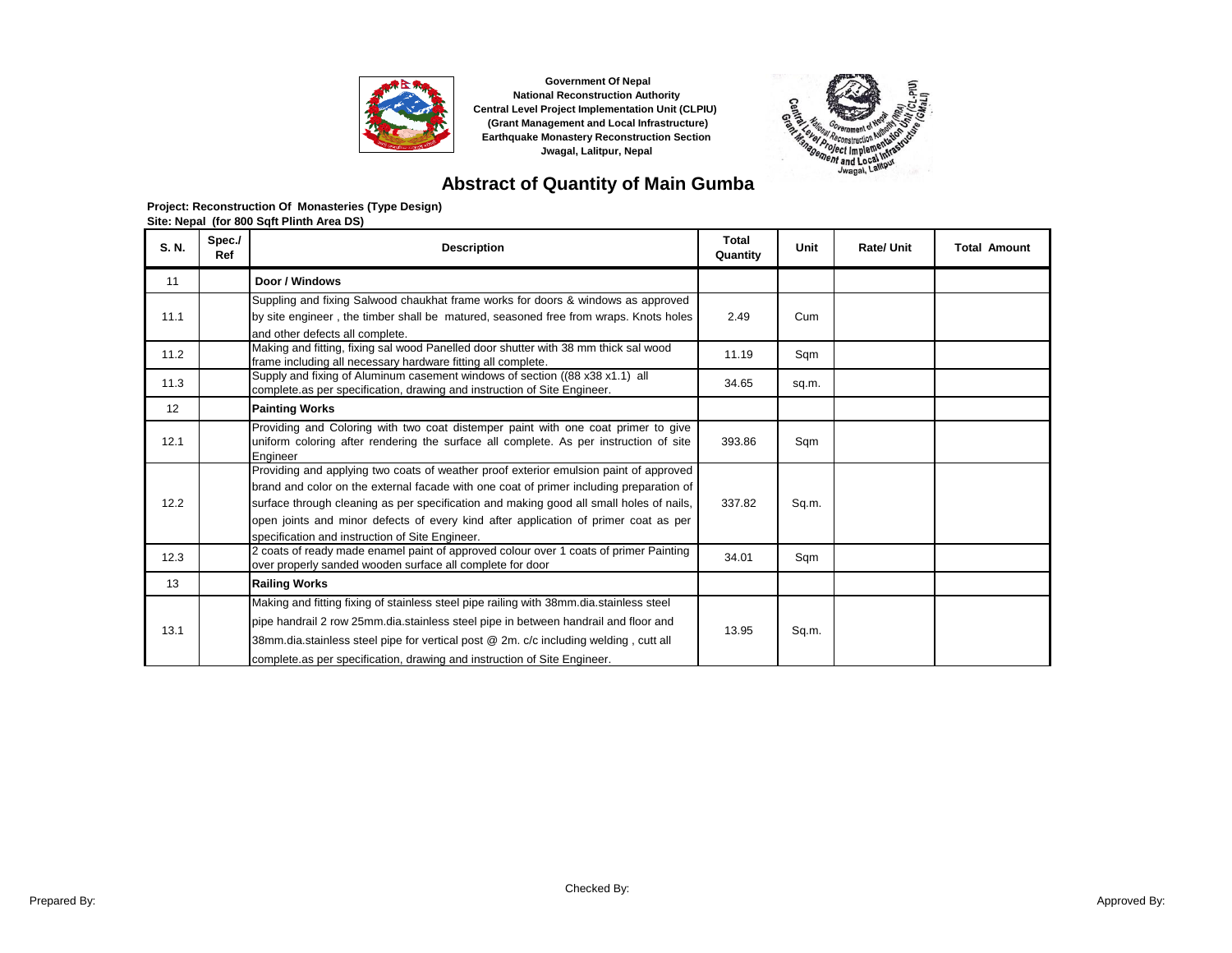



# **Abstract of Quantity of Main Gumba**

| S. N.        | Spec./<br>Ref | <b>Description</b>                                                                                                                                                                                                                                                                                                                                                                                                                                                                      | <b>Total</b><br>Quantity | Unit        | Rate/ Unit | <b>Total Amount</b> |
|--------------|---------------|-----------------------------------------------------------------------------------------------------------------------------------------------------------------------------------------------------------------------------------------------------------------------------------------------------------------------------------------------------------------------------------------------------------------------------------------------------------------------------------------|--------------------------|-------------|------------|---------------------|
| 14           |               | <b>Roofing Works</b>                                                                                                                                                                                                                                                                                                                                                                                                                                                                    |                          |             |            |                     |
| 14.1         |               | Fabrication and fixing of I.S. or B.S. Standard iron section with one coat primer<br>painting all complete                                                                                                                                                                                                                                                                                                                                                                              | 334.45                   | kg          |            |                     |
| 14.2         |               | Supply, Fabrication and fixing of spiral staircase of 75 - 100 mm Dia Iron black pipe<br>with MS angle, complete with steps including one coat primer painting all complete                                                                                                                                                                                                                                                                                                             | 3.00                     | r.m         |            |                     |
| 14.3         |               | Supplying of 0.50mm color CGI sheet roofing including fixing in proper shape & size<br>with all necessary rails, screws, bolts & nuts washers, J & L hocks etc. as per drawing<br>& instruction all complete.                                                                                                                                                                                                                                                                           | 26.91                    | Sq.m        |            |                     |
| 14.4         |               | Supplying of 0.50mm Color GI plain sheet for gutter on roofing including fixing in proper<br>shape & size with all necessary rails, screws, bolts & nuts washers, J & L hocks etc. as<br>per drawing & instruction all complete.                                                                                                                                                                                                                                                        | 19.80                    | R.m         |            |                     |
| 14.5         |               | Supplying of 0.50mm color GI plain sheet for ridge cover on roofing including fixing in<br>proper shape & size with all necessary rails, screws, bolts & nuts washers, J & L hocks<br>etc. as per drawing & instruction all complete.                                                                                                                                                                                                                                                   | 6.08                     | $\mathbf 0$ |            |                     |
|              |               |                                                                                                                                                                                                                                                                                                                                                                                                                                                                                         | <b>Total Works of B</b>  |             |            |                     |
| C            |               | <b>ELECTRICAL WORKS</b>                                                                                                                                                                                                                                                                                                                                                                                                                                                                 |                          |             |            |                     |
| $\mathbf{1}$ |               | <b>DISTRIBUTION BOARDS</b>                                                                                                                                                                                                                                                                                                                                                                                                                                                              |                          |             |            |                     |
| 1.1          |               | DISTRIBUTION BOARDS (Breaker make Schneider, L& T or Equivalent)<br>Supply, installation, testing and commissioning of factory<br>fabricated and factory assembled, sheet steel clad powder coated, wall/recess<br>mounting dust and vermin proof double door vertical type Distribution Boards<br>fabricated from 16 guage sheet.<br>20 Ways SPN DB for Ground Floor<br>Incoming<br>1 No 32 A P MCB 10 kA<br>1 No. 25 A DP MCB<br>Outgoings<br>14 No 6/16 A SP MCB<br>Invertor Back Up | 1.00                     | Set         |            |                     |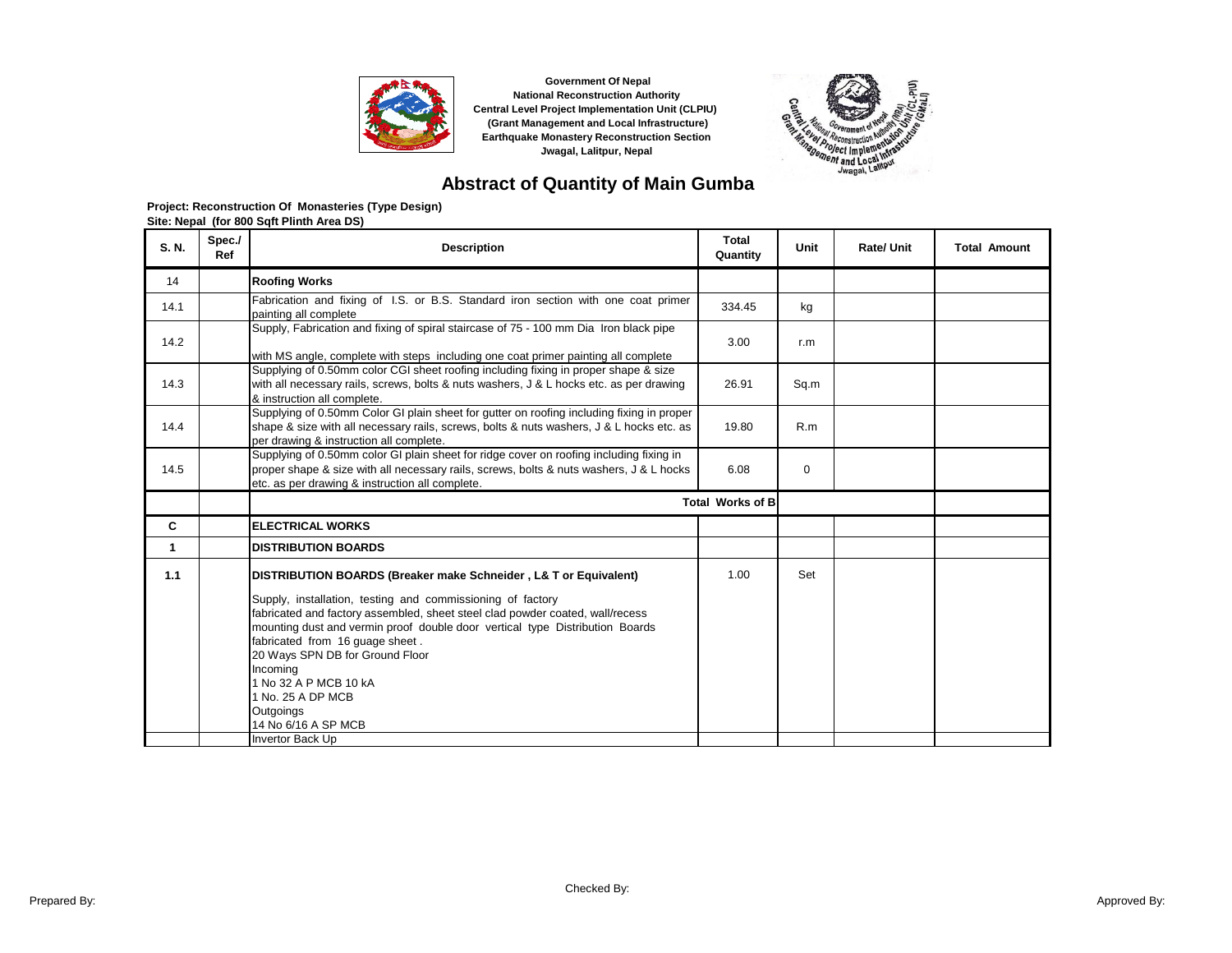



## **Abstract of Quantity of Main Gumba**

| S. N.        | Spec./<br>Ref | <b>Description</b>                                                                                                                                                                                                                                                                                                                                                                                                                                                                                                                                                                                                | Total<br>Quantity | Unit | <b>Rate/Unit</b> | <b>Total Amount</b> |
|--------------|---------------|-------------------------------------------------------------------------------------------------------------------------------------------------------------------------------------------------------------------------------------------------------------------------------------------------------------------------------------------------------------------------------------------------------------------------------------------------------------------------------------------------------------------------------------------------------------------------------------------------------------------|-------------------|------|------------------|---------------------|
| 1.2          |               | 14 Ways SPN DB for 1st Floor<br>Incoming<br>1 No 25 A 2P MCB 15 kA<br>Outgoings<br>9 No 6/16 A SP MCB<br>Invertor Back Up<br>Incoming<br>1 No 16 A 2P MCB 10 kA<br>Outgoings<br>3 No 6 A SP MCB                                                                                                                                                                                                                                                                                                                                                                                                                   | 1.00              | Set  |                  |                     |
|              |               |                                                                                                                                                                                                                                                                                                                                                                                                                                                                                                                                                                                                                   |                   |      |                  |                     |
| $\mathbf{2}$ |               | <b>Power Cables, End Termination, Raceways</b>                                                                                                                                                                                                                                                                                                                                                                                                                                                                                                                                                                    |                   |      |                  |                     |
| 2.1          |               | Power Cables (Pioneer, Mahalaxmi, Trishakti make)<br>Supply unloading, storing, handling, laying, testing &<br>commissioning of the 1100 Volts PVC/XLPE insulated PVC sheathed/ XLPE cable in<br>indoor trenches/ Indoor & outdoor cables tray/ cable rack/ clamps iron supports<br>including suitable size of PVC conduits with required accessories as per specifications,<br>inclusive of all clamps/saddles/screws/cables identification tages (made of GSS<br>sheets) etc. as required, but exclusive of supply & fixing of cable trays.<br>3 core6 sq.mm PVC insulated copper unarmoured Cable for DB main. | 25.00             | rm   |                  |                     |
|              |               |                                                                                                                                                                                                                                                                                                                                                                                                                                                                                                                                                                                                                   |                   |      |                  |                     |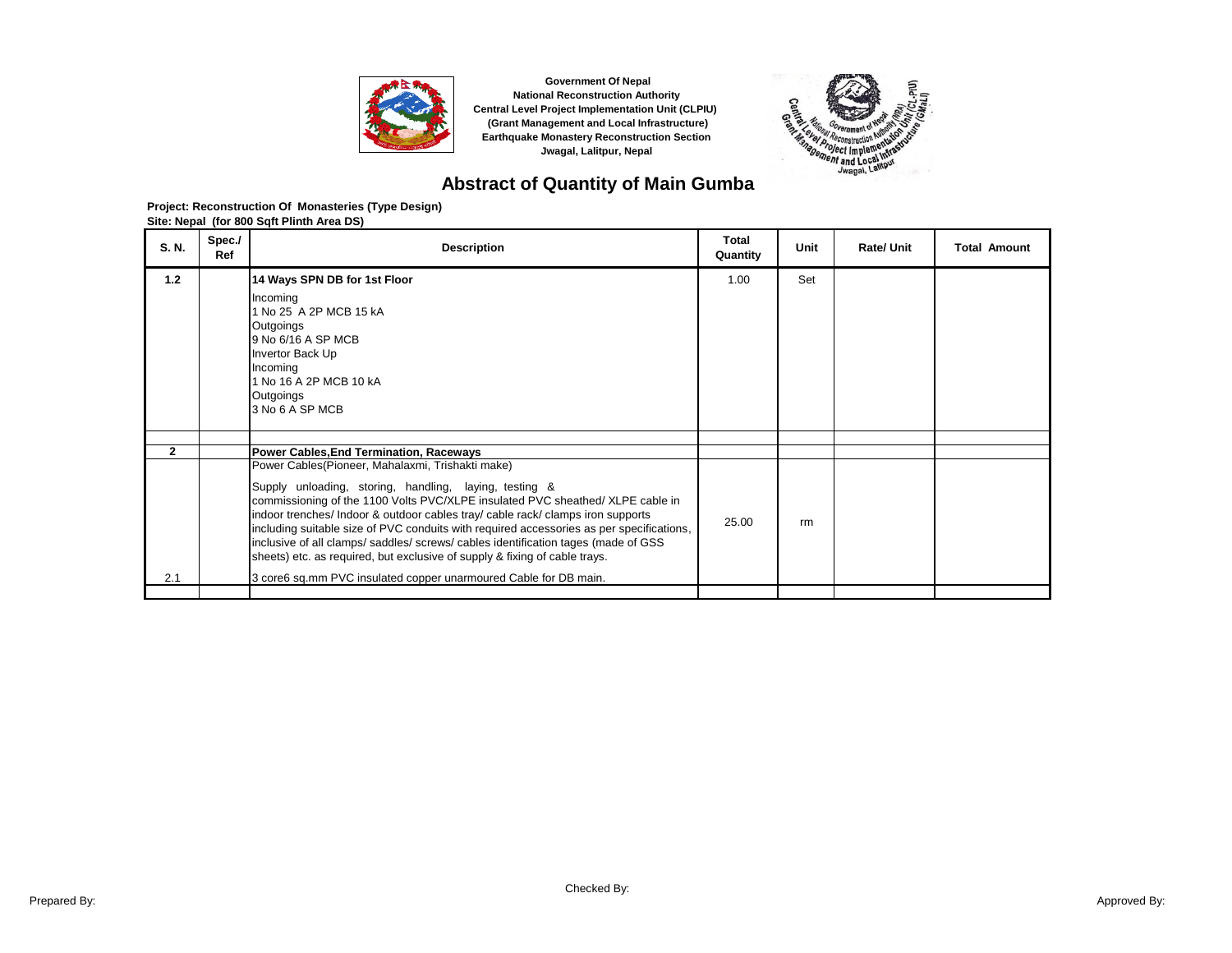



# **Abstract of Quantity of Main Gumba**

| S. N.    | Spec./<br>Ref | <b>Description</b>                                                                                                                                                                                                                                                                                                                                                                                                                                                                                                                                                                                                                                                                                                                                                                                                                                      | <b>Total</b><br>Quantity | Unit   | <b>Rate/Unit</b> | <b>Total Amount</b> |
|----------|---------------|---------------------------------------------------------------------------------------------------------------------------------------------------------------------------------------------------------------------------------------------------------------------------------------------------------------------------------------------------------------------------------------------------------------------------------------------------------------------------------------------------------------------------------------------------------------------------------------------------------------------------------------------------------------------------------------------------------------------------------------------------------------------------------------------------------------------------------------------------------|--------------------------|--------|------------------|---------------------|
| 3<br>3.1 |               | Point Wiring( Switch socket make : Schneider or equivalent, Wire make: Pioneer,<br>Mahalaxmi, Trishakti make)<br>6/16 A twin Power point wiring                                                                                                                                                                                                                                                                                                                                                                                                                                                                                                                                                                                                                                                                                                         | 16.00                    | points |                  |                     |
|          |               | Supplying, wiring, testing and commissioning and putting into<br>operation for 6/16 A and 13 A power point using 2 x 4 sq mm<br>+ 1 x 2.5 Sq mm stranded copper conductor, 1100 volts grade, PVC insulated wires<br>drawn through HDP conduit, cable sleeve/support but including specified dia pipes<br>concealed in wall and floor/false ceiling including all fixing and connecting materials.<br>The rate for point wiring shall include the circuit wiring from deginated Distribution<br>Board (DB) up to the first power point then the looping between sockets. The cost<br>shall be including modular formation twin switch sockets and their flushing GI box,<br>cutting and filling chases for recessed pipes as deemed as per drawing and lay out<br>plan all complete. (Average Length=12 m)                                               |                          |        |                  |                     |
| 3.2      |               | <b>Light point Wiring</b><br>Supplying, wiring, testing and commissioning and putting into<br>operation for one way and two way light point wiring using $2 \times 2.5$ sq mm + 1 $\times 1.5$ Sq<br>mm stranded copper conductor, 1100 volts grade, PVC insulated wires drawn through<br>HDP conduit, cable sleeve/support but including specified dia pipes concealed in wall<br>and floor including all fixing and connecting materials. The rate for point wiring shall<br>include the circuit wiring from deginated Distribution Board (DB) up to the first power<br>point then the looping between sockets. The cost shall be including modular<br>formation switch, and their flushing GI box and GI fish wire, cutting and filling chases<br>for recessed pipes as deemed as per drawing and lay out plan all complete. (Average<br>Length 8 m) | 33.00                    | points |                  |                     |
| 3.3      |               | 1 Ton Single Split AC/Water heater Point Wiring<br>Supplying, wiring, testing and commissioning and putting into<br>operation of 1/Ton single AC /WH Point wiring as a desiginated circut from specified<br>AC DB with $2 \times 4 + 1 \times 2.5$ sqmm multi stranded PVC insulated copper cable in cluding<br>20 mm dia HDP conduit. The cost shall be including modular formation industrial<br>socket sockets/top and their flushing GI box but including GI fish wire, cutting and<br>filling chases for recessed pipes as deemed as per drawing and lay out plan all<br>complete.                                                                                                                                                                                                                                                                 | 6.00                     | points |                  |                     |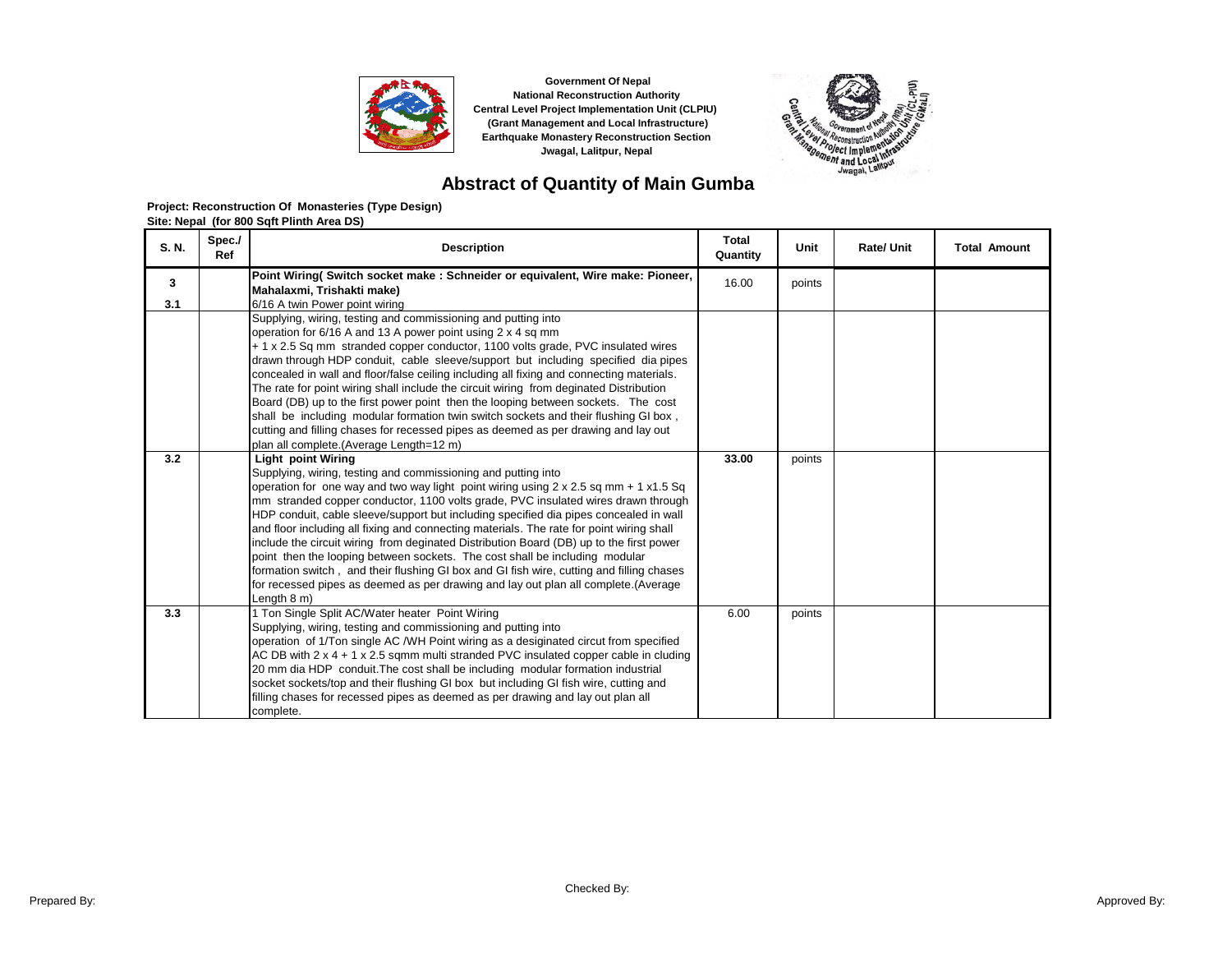



## **Abstract of Quantity of Main Gumba**

| S. N.      | Spec./<br>Ref | <b>Description</b>                                                                                                                                                              | Total<br>Quantity       | Unit           | Rate/ Unit | <b>Total Amount</b> |
|------------|---------------|---------------------------------------------------------------------------------------------------------------------------------------------------------------------------------|-------------------------|----------------|------------|---------------------|
| 4          |               | <b>Light Fixtures/Luminaires &amp; Accessories</b>                                                                                                                              |                         |                |            |                     |
|            |               | Supply, storing, assembling, installation, testing and                                                                                                                          |                         |                |            |                     |
|            |               | commissioning of wall/ceiling, surface/recessed, suspended types LED lighting fixtures<br>including LED Driver all fixing and connecting materials all complete. (Make - Wipro, |                         |                |            |                     |
|            |               | Philips)                                                                                                                                                                        |                         |                |            |                     |
|            |               | W<br><b>CIRCULAR</b><br>Dome Light having<br>9<br>LED                                                                                                                           |                         |                |            |                     |
| 4.1        |               | CRI>80, Efficiency>85%, Temperature Range 3000-4000K and die-cast aluminium                                                                                                     | 17.00                   | <b>Nos</b>     |            |                     |
|            |               | housing with white powder coated finish.                                                                                                                                        |                         |                |            |                     |
| 4.2<br>4.3 |               | 15 watt LED wall decorative Light complete set                                                                                                                                  | 16.00                   | <b>Nos</b>     |            |                     |
|            |               | Supply and Install 42" Ceiling Fan                                                                                                                                              | 6.00                    |                |            |                     |
| 5          |               | <b>Earthing system</b>                                                                                                                                                          |                         |                |            |                     |
|            |               | <b>EARTHING SYSTEMS</b>                                                                                                                                                         |                         |                |            |                     |
|            |               | Supply, installation, testing and commissioning of following                                                                                                                    |                         |                |            |                     |
|            |               | types of Maintenance Free compound earthing stations by means of 2 meter long, 50                                                                                               |                         |                |            |                     |
|            |               | mm dia intergrated with 100x32x6 mm terminals filled with earth enhancing                                                                                                       |                         |                |            |                     |
|            |               | coumpound in required quantity all complete with 300 x300 x450 mm masonry                                                                                                       |                         |                |            |                     |
|            |               | enclosure with pre cast cover. All earthing arrangements must comply with                                                                                                       |                         |                |            |                     |
|            |               | IS-3043. The resistivity should be below 3 ohm.                                                                                                                                 |                         |                |            |                     |
| 5.1        |               | Copper electrode.                                                                                                                                                               | 1.00                    | <b>No</b>      |            |                     |
|            |               |                                                                                                                                                                                 | <b>Total Works of C</b> |                |            |                     |
| D          |               | <b>SANITARY WORKS</b>                                                                                                                                                           |                         |                |            |                     |
| 1          |               | Supply and Install 110 mm UPVC Rainwater down pipe including Screen, Inlet and all                                                                                              | 45.00                   | <b>Rm</b>      |            |                     |
|            |               | required fittings & accessories all complete as per engineer instruction<br>Supply and Install 150 mm HDP Pipe 4kgf. including required all accessories all                     |                         |                |            |                     |
| 2          |               | complete as per engineer instruction                                                                                                                                            | 40.00                   | R <sub>m</sub> |            |                     |
|            |               |                                                                                                                                                                                 |                         |                |            |                     |
|            |               |                                                                                                                                                                                 | <b>Total Works of D</b> |                |            |                     |